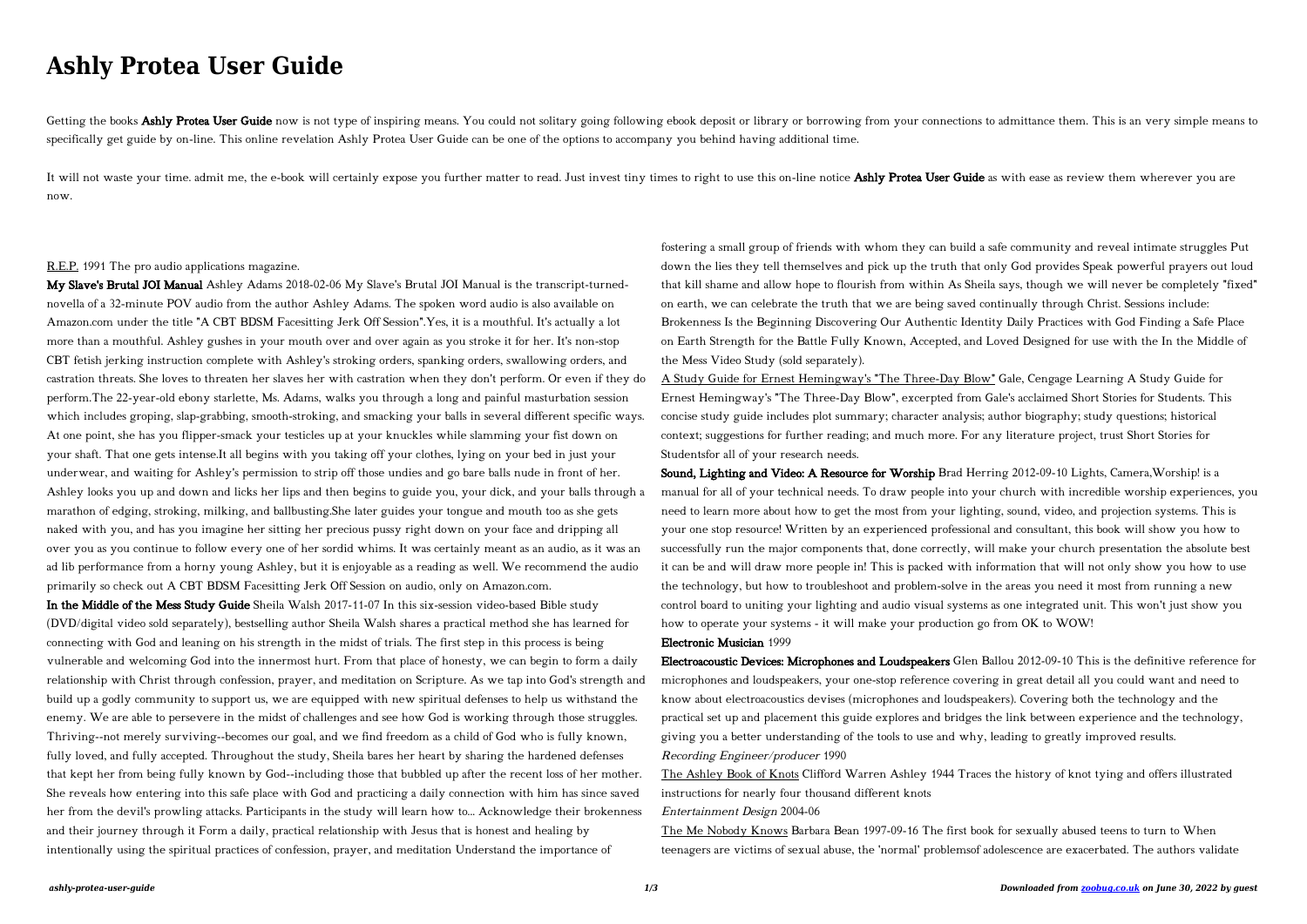theconflicting emotions aroused by sexual abuse and offer theseadolescents simple, concrete advice about reporting the abuse andhow to seek counseling. This unique book is for teenagers in therapy that have been victimsof sexual abuse, as well as for their therapists. Through written,visual, and relaxation exercises, the book shows survivors how tobegin to cope.

### DB Magazine 1991

Pro Tools for Video, Film, and Multimedia Ashley Shepherd 2003 A guide to digital audio production explains how Pro Tools works and its application in a variety of multimedia projects, in a specialized manual that covers project workflow, synchronization, Pro Tools hardware, sound effects creation, editing to picture, and delivery of master recordings. Original. (Intermediate)

## Keyboard 1999

## Lighting Dimensions 2004-07

# Broadcast Engineering 1983

The EBay Price Guide Julia L. Wilkinson 2006 Provides lists of selling prices of items found on eBay in such categories as antiques, boats, books, cameras, coins, collectibles, dolls, DVDs, real estate, stamps, tickets, and video games.

Nuendo 5 Power! Ashley Shepherd 2012-01-13 Get ready to jump into the complex, feature-rich, and flexible world of Nuendo 5! NUENDO 5 POWER! provides a thorough look at the most common features of this deeply professional post-production and sound-design program--as well as some secret features and tricks you never knew existed. This book is not simply a restatement of the program's features, which are covered extensively in Steinberg's documentation. Rather, it explores how to use the most important features of Nuendo 5 in a real-world manner, with examples of lots of common and not-so-common scenarios you may encounter in your work. NUENDO 5 POWER! is your guide to taking advantage of Nuendo's dense, customizable environment and making a powerful difference in your music, sound-design, and production workflow. Sound & Communications 1994

Nine Lies about Work Marcus Buckingham 2019-04-02 How do you get to what's real? Your organization's culture is the key to its success. Strategic planning is essential. People's competencies should be measured and their weaknesses shored up. People crave feedback. These may sound like basic truths of our work lives today. But actually, they're lies. As strengths guru and bestselling author Marcus Buckingham and Cisco Leadership and Team Intelligence head Ashley Goodall show in this provocative, inspiring book, there are some big lies- distortions, faulty assumptions, wrong thinking--running through our organizational lives. Nine lies, to be exact. They cause dysfunction and frustration and ultimately result in a strange feeling of unreality that pervades our workplaces. But there are those who can get past the lies and discover what's real. These are freethinking leaders who recognize the power and beauty of our individual uniqueness, who know that emergent patterns are more valuable than received wisdom, and that evidence is more powerful than dogma. With engaging stories and incisive analysis, the authors reveal the essential truths that such freethinking leaders will recognize immediately: that it is the strength and cohesiveness of your team, not your company's culture, that matters most; that we need less focus on top-down planning and more on giving our people reliable, real-time intelligence; that rather than trying to align people's goals we should strive to align people's sense of purpose and meaning; that people don't want constant feedback, they want helpful attention. This is the real world of work. If you embrace each person's uniqueness and see this as key for all healthy organizations; if you reject dogma and engage with the real world; if you seek out emergent patterns and put your faith in evidence, not philosophy; if you thrill to the power of teams--if you do all of these, then you are a freethinking leader, and this book is for you.

Editing with Avid Media Composer 5 Avid Technology, Inc 2010

#### Thomas Regional Industrial Buying Guide 2003

Billboard 1979-03-24 In its 114th year, Billboard remains the world's premier weekly music publication and a diverse digital, events, brand, content and data licensing platform. Billboard publishes the most trusted charts and offers unrivaled reporting about the latest music, video, gaming, media, digital and mobile entertainment issues and trends.

Disobedience archive (the republic) 2013 After Van Abbemuseum (Eindhoven), Nottingham Contemporary, Raven Row (London), the Massachusetts Institute of Technology (Boston) and Bildmuseet (Umeå), Disobedience Archive is presented at Castello di Rivoli Museo d'Arte Contemporanea within a format especially planned for the Museum. The curatorial project dates from 2005, when Marco Scotini planned a travelling exhibition of videos, graphic materials and ephemera whilst in Berlin. The exhibition-archive explores the links between contemporary art practices, cinema, tactile media and political activism. Planned as a heterogeneous, evolving archive of video images, the project aims to be a 'user's guide' to four decades of social disobedience seen through history and geography: from the revolt in Italy in 1977 to the global protests before and after Seattle and on to the current insurrections in the Middle East and Arab world. From the historic videotapes of Alberto Grifi to the films of Harun Farocki, from the performances of the American Critical Art Ensemble to those of the Russian collective Chto Delat?, and from the investigations of Hito Steyerl to those of Eyal Sivan, the Disobedience archive has over the years gathered hundreds of documentary elements. The exhibition, which will be hosted in the rooms of the third floor in the Castello di Rivoli, aims to offer a wide-ranging synthesis of the earlier editions. With the new title of Disobedience Archive (The Republic), the exhibition will include the production of a large Parliamentshaped structure and the publication of 'La Costituzione' (The Constitution) as a concluding phase to the entire project. The archive takes place in The Parliament by Céline Condorelli (b. 1974), with a contribution by Martino Gamper (b. 1971), while the wall paintings accompanying it are by Mexican artist Erick Beltran (b. 1972). Aside from The Parliament, two rooms serve as thematic antechambers: the first, dedicated to the 1970s in Italy, amongst others, presents works by Joseph Beuys, Mario Merz, Gianfranco Baruchello, Laboratorio di Comunicazione Militante, Enzo Mari, Nanni Balestrini and Living Theatre beside documents by Carla Accardi, Carla Lonzi and Felix Guattari; the second, which considers the first decade of the 21st century, houses works by Nomeda  $\&$ Gediminas Urbonas, Superflex, Chto Delat?, Journal of Aesthetics & Protest, Oliver Ressler, Arseniy Zhilyaev, Critical Art Ensemble, Rene Gabri and Ayreen Anastas, among others. Technical instruments, props and published materials produced by the antagonist culture of those years are also displayed in these two rooms. Disobedience Archive (The Republic) is a work in progress reflecting on the various events as they unfolded, in which form and content vary with each venue. In this sense, the exhibition constitutes a sort of atlas of the different contemporary antagonist tactics: from direct action to counter-information, from constituent practices to forms of bio-resistance, which emerged after the end of modernism, inaugurating new methods of being, saying and doing. The archive is divided into nine sections: '1977 The Italian Exit, ' 'Protesting Capitalist Globalization, ' 'Reclaim the Streets, ' 'Bioresistence and Society of Control, ' 'Argentina Fabrica Social, ' 'Disobedience East, ' 'Disobedience University, ' 'The Arab Dissent' and 'Gender Politics, ' which joins the other sections for the Castello di Rivoli exhibition. The archive includes materials by 16 beaver, Atelier d'Architecture Autogérée (AAA), Mitra Azar, Gianfranco Baruchello, Petra Bauer, Pauline Boudry, Brigitta Kuster and Renate Korenz, Bernadette Corporation, Black Audio Film Collective, Ursula Biemann, Collettivo femminista di cinema, Copenhagen Free University, Critical Art Ensemble, Dodo Brothers, Marcelo Expósito, Harun Farocki and Andrei Ujica, Rene Gabri and Ayreen Anastas, Grupo de Arte Callejero, Etcétera, Alberto Grifi, Ashley Hunt, Kanal B, Khaled Jarrar, John Jordan and Isabelle Fremeaux, Laboratorio di Comunicazione Militante, Silvia Maglioni and Graeme Thomson, Angela Melitopoulos, Mosireen, Carlos Motta, Non Governamental Control Commission, Wael Noureddine, Margit